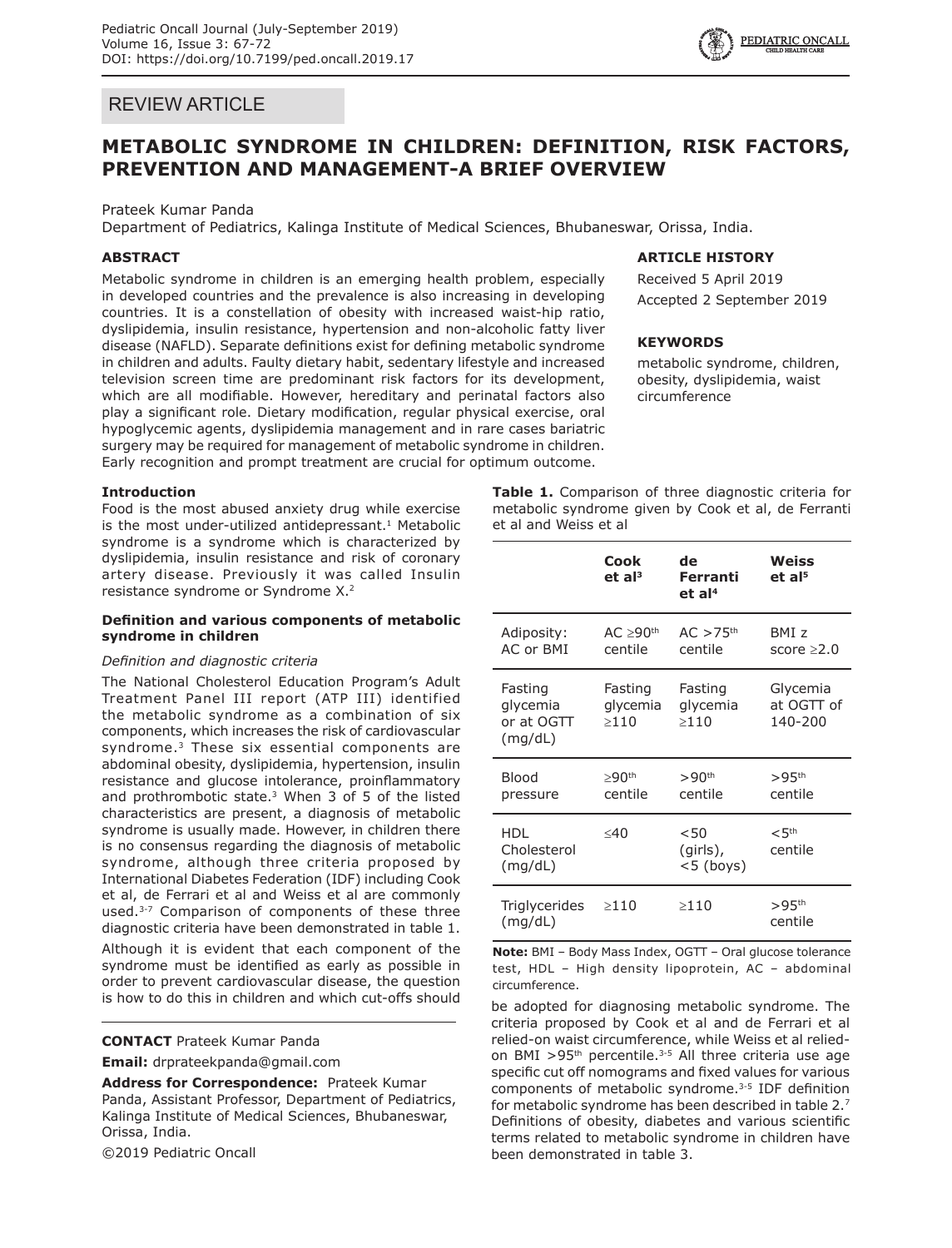| Age group<br>(years)  | <b>Obesity (Waist</b><br>Circumference)                                                                                                                                                                                                                                                                                                                                                                                                                                                                                      | <b>Triglycerides</b>                                                                                                                                                                                              | <b>HDL-C</b>        | <b>Blood pressure</b>                               | Glucose(mmol/l) or<br>known T2DM                    |
|-----------------------|------------------------------------------------------------------------------------------------------------------------------------------------------------------------------------------------------------------------------------------------------------------------------------------------------------------------------------------------------------------------------------------------------------------------------------------------------------------------------------------------------------------------------|-------------------------------------------------------------------------------------------------------------------------------------------------------------------------------------------------------------------|---------------------|-----------------------------------------------------|-----------------------------------------------------|
| 6 to $<$ 10<br>years  | $\geq$ 90 <sup>th</sup> percentile                                                                                                                                                                                                                                                                                                                                                                                                                                                                                           | Metabolic syndrome cannot be diagnosed, but further measurements<br>should be made if there is a family history of metabolic syndrome, T2DM,<br>dyslipidemia, cardiovascular disease, hypertension and/or obesity |                     |                                                     |                                                     |
| 10 to $<$ 16<br>years | $\geq$ 90 <sup>th</sup> percentile<br>or adult cut-off if<br>lower                                                                                                                                                                                                                                                                                                                                                                                                                                                           | $\geq$ 150 mg/dl                                                                                                                                                                                                  | $<$ 40<br>mq/<br>dl | Systolic ≥130 mm Hg or<br>diastolic $\geq$ 85 mm Hq | $\geq$ 100 mg/dl (If<br>$>100$ OGTT<br>recommended) |
| $>16$ years           | Use existing IDF criteria for adults<br>Central obesity $+$ any 2 of following:<br>Central obesity: Waist circumference ≥94 cm for Europid men and ≥80 cm for europid women<br>(with ethnicity specific values for other groups- Indian men 90 cm and women 80 cm)<br>1. $TG > 150$ mg/dl<br>2. HDL-C <40 mg/dl in males and <50 mg/dl in females<br>3. BP: systolic BP > 130 or diastolic > 85 mg/dl or previous treatment of diagnosed hypertension<br>4. Impaired fasting glucose >100 mg/dl or previously diagnosed T2DM |                                                                                                                                                                                                                   |                     |                                                     |                                                     |

Table 2. International Diabetes Federation (IDF) definition of metabolic syndrome in children<sup>7</sup>

**Note:** T2DM – Type 2 Diabetes Mellitus, HDL-C – High density lipoprotein cholesterol, OGTT – Oral glucose tolerance test, TG – triglycerides, BP – blood pressure

| <b>Table 3.</b> Definition of various terms related to metabolic syndrome in children <sup>8,9</sup> |  |  |  |  |  |
|------------------------------------------------------------------------------------------------------|--|--|--|--|--|
|------------------------------------------------------------------------------------------------------|--|--|--|--|--|

| <b>Condition</b>            | <b>Definition (IAP)</b>                                                                                                                                                                                                                                     | <b>Definition (WHO)</b>                                             |
|-----------------------------|-------------------------------------------------------------------------------------------------------------------------------------------------------------------------------------------------------------------------------------------------------------|---------------------------------------------------------------------|
| Overweight                  | <5 years: WHO definition<br>5-19 years: Adult equivalent<br>[>71 <sup>st</sup> centile (boys), >75 <sup>th</sup> centile (girls)]                                                                                                                           | <5 years: weight for<br>height $> +2SD$<br>$5-19$ years: $>+1SD$    |
| Obese                       | <5 years: WHO definition<br>5-19 years: Adult equivalent<br>$[>90^{st}$ centile(boys), $>95^{th}$ centile (girls)]                                                                                                                                          | <5 years: weight for<br>height $> +3$ SD<br>$5-19$ years: $> +2$ SD |
| Hypertension                | BP of >90 <sup>th</sup> percentile to <95 <sup>th</sup> percentile or >120/80 =<br>Prehypertension<br>BP >95 <sup>th</sup> percentile to <99 <sup>th</sup> percentile + 5 mm Hg = stage<br>1 HTN<br>BP >99 <sup>th</sup> percentile + 5 mm Hg = stage 2 HTN |                                                                     |
| <b>Diabetes</b><br>mellitus | HbA1c $>6.5\%$ OR<br>Fasting plasma glucose of >126 mg/dL OR<br>Two-hour plasma glucose of >200 mg/dL OR<br>If symptomatic, a random plasma glucose of >200 mg/dL                                                                                           |                                                                     |
| Dyslipidemia                | $TG > 130$ mg/dL<br>$LDL > 130$ mg/dL<br>Total Cholesterol >200 mg/dL<br>$HDL < 40$ mg/dL<br>Non-HDL Cholesterol >145 mg/dL                                                                                                                                 |                                                                     |
| <b>NAFLD</b>                | ALT >25 U/L (boys) and >22 U/L (girls)<br>Steatosis on USG/ MRI                                                                                                                                                                                             |                                                                     |

**Note:** IAP – Indian Academy of Pediatrics, WHO – World Health Organization, HTN – hypertension, HbA1c – hemoglobin A1c, TG – triglycerides, LDL – low-density lipoproteins, HDL – high-density lipoproteins, ALT – alanine aminotransferase, USG – ultrasonography

## **Waist circumference and Waist Hip ratio**

Waist circumference is an independent predictor of insulin resistance, hypertension and dyslipidemia.5 Extrapolating single definition of adults to children may be problematic. Insulin sensitivity and secretion varies with fat distribution, age, development and puberty. The 90th centile of waist circumference is used as cutoff with higher risk of cardiovascular effects. In Indian adult males 90 cm and in adult females 80 cm are considered as 90<sup>th</sup> percentile for waist circumference.<sup>6</sup>

Waist Hip ratio (WHR) is a more refined measure of abdominal fat accumulation and more relevant in adolescents. $6$  The cutoff of WHR for females is  $> 0.85$ and males  $>0.95$ . Cutoff values of more than  $70<sup>th</sup>$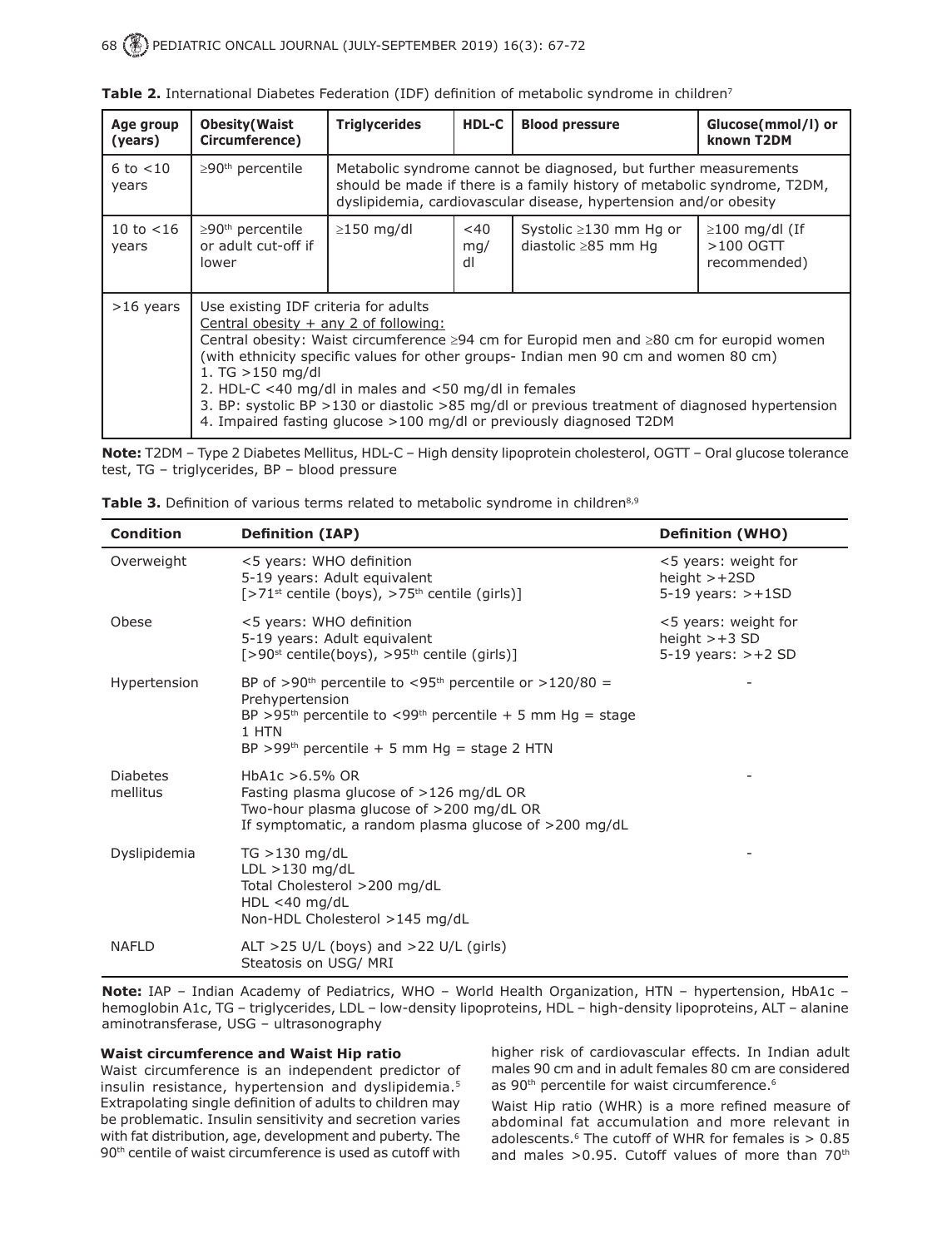percentile for screening of metabolic syndrome risk are often used and provided in several articles.<sup>6</sup> Waist circumference is a measure of upper-body obesity due to high release of non-esterified fatty acid from adipose tissue. Ectopic lipid accumulation usually occurs in muscle and liver due to insulin resistance and dyslipidemia.<sup>10</sup>

## **Relevance of various components of metabolic syndrome**

Abdominal obesity is a type of obesity which presents clinically as increased waist circumference.10 Dyslipidemia usually seen in metabolic syndrome are raised triglycerides and low concentrations of high-density lipoprotein (HDL) cholesterol. A more detailed analysis many times also reveals, elevated apolipoprotein B, small low-density lipoproteins (LDL) particles, increased remnant lipoproteins and small HDL particles.11 Hypertension, obesity and insulin resistance are intricately related to each other. Hypertension in metabolic syndrome is usually multifactorial in origin.<sup>11</sup> Prothrombotic and proinflammatory states are metabolically interconnected in these children.<sup>11</sup> The proinflammatory state in children with metabolic syndrome can be recognized clinically by variable elevations of C-reactive protein (CRP), is commonly present in persons with metabolic syndrome.<sup>11</sup> Excess adipose tissue in obese children releases inflammatory cytokines leading to proinflammatory state.<sup>11</sup> Similarly, the prothrombotic state is characterized by increased plasma plasminogen activator inhibitor (PAI)-1 and fibrinogen. Fibrinogen is also an acute-phase reactant like CRP and increases in response to a high-cytokine state. $11$ 

## **Epidemiology and global burden of obesity and metabolic syndrome**

Overweight/obesity in various countries of world varies and is more in developed western countries as compared to developing countries like India. In western countries prevalence in adolescents is around 20% for obesity and in India it is around 10-20%.<sup>12</sup> As per the recent data provided by Center for Disease Control and Prevention (CDC), USA, the prevalence of obesity is 18% and affects around 13 million children in USA. During first two decades of life, the prevalence increases with increase in age. $13$  Obesity prevalence is 13.9% among 2-5-year age group, 18.4% among 6-11 year age group and 20.6% among 12-19 year age group. In USA, obesity prevalence was more in Hispanic and non-Hispanic blacks as compared to the white population and also is more in children of parents with lower monthly income and less educational achievement.<sup>13</sup> The prevalence of the metabolic syndrome in USA has been estimated to be around 4.5% and almost all of these children are obese or overweight.<sup>14</sup> Thus, almost one in every four obese children have metabolic syndrome.<sup>14</sup> In India, also the prevalence of obesity among children was estimated to be around 19.3%, as calculated by Ranjani et al from the pooled data of around 52 studies performed over 16 different states of India.<sup>15</sup> The overall prevalence of metabolic syndrome in a study done at Srinagar was found to be 3.8% (males 3.9% and females 3.8%), with approximately equal sex distribution. Singh et al found that the prevalence of metabolic syndrome among 1083

adolescent children of 12-17 year old from North India (Chandigarh) was 4.2%, without any sex difference.<sup>16</sup>

## **Pathophysiology of Metabolic Syndrome**

Three interconnected plausible pathogenetic mechanism behind development of metabolic syndrome are obesity with excess adipose tissue; insulin resistance; and other independent factors including bioactive molecules of hepatic, vascular, and immunologic origin that mediate specific components of the metabolic syndrome.<sup>17</sup> Proinflammatory state and hormonal changes are other contributors.17

Insulin resistance remains the underlying pathogenetic mechanism for various clinical features of metabolic syndrome.<sup>17</sup> In obese children, adipose tissue is more insulin resistant as compared to normal population. In absence of insulin action, lipolysis leads to release of non-esterified fatty acid into blood, raising their level.18 It subsequently causes abnormal lipid accumulation in muscle and liver. This is one of the postulated mechanisms for non-alcoholic fatty liver disease (NAFLD) seen in these children.18 Moreover, in obese children there is increased production of inflammatory cytokines and plasminogen activator inhibitor by adipose tissue and at the same time production of the potentially protective adipokine, adiponectin, is reduced.18

Ectopic lipid accumulation in muscle and liver on the other hand also predisposes to insulin resistance and dyslipidemia.<sup>19</sup> Upper body fat including abdominal subcutaneous fat and visceral fat correlates more strongly with insulin resistance and the metabolic syndrome than lower body obesity. They are also more prone to release of non-esterified fatty acids into blood.19

At the same time, insulin has some effect on sodium reabsorption and sympathetic nervous system, which is maintained even in children with insulin resistance.<sup>19</sup> Along with this increase in angiotensin, renin, and leptin secretion all lead to hypertension in children with metabolic syndrome.19 Lastly, insulin resistance also causes abnormalities in nitric oxide (NO) bioavailability and reduced PI3K/AKT signaling in the vascular wall. These two bioactive pathways have a crucial role in mobilization of endothelial progenitor cells from bone marrow. Reduction in nitric oxide causes more vasoconstriction.20 As such insulin resistance also promotes apoptosis of endothelial cells through various intermediate pathways.<sup>20</sup>

## **Risk factors**

## *Maternal/hereditary factors*

Duration of breastfeeding is inversely proportional to obesity in later life. $21$  Childhood metabolic syndrome is also attributed to relation with gestational diabetes mellitus (GDM) and large birth weight (Barker's hypothesis)  $(1990).^{21}$  Thrifty phenotype hypothesis and fetal origins of adult disease are other hypothesis describes the antenatal and perinatal factors describing the impact of birth weight & features of insulin resistance syndrome in infants.<sup>22</sup>

There must be other hereditary factors also responsible for development of metabolic syndrome.<sup>22</sup> Risk of obesity is more than double if one parent is obese.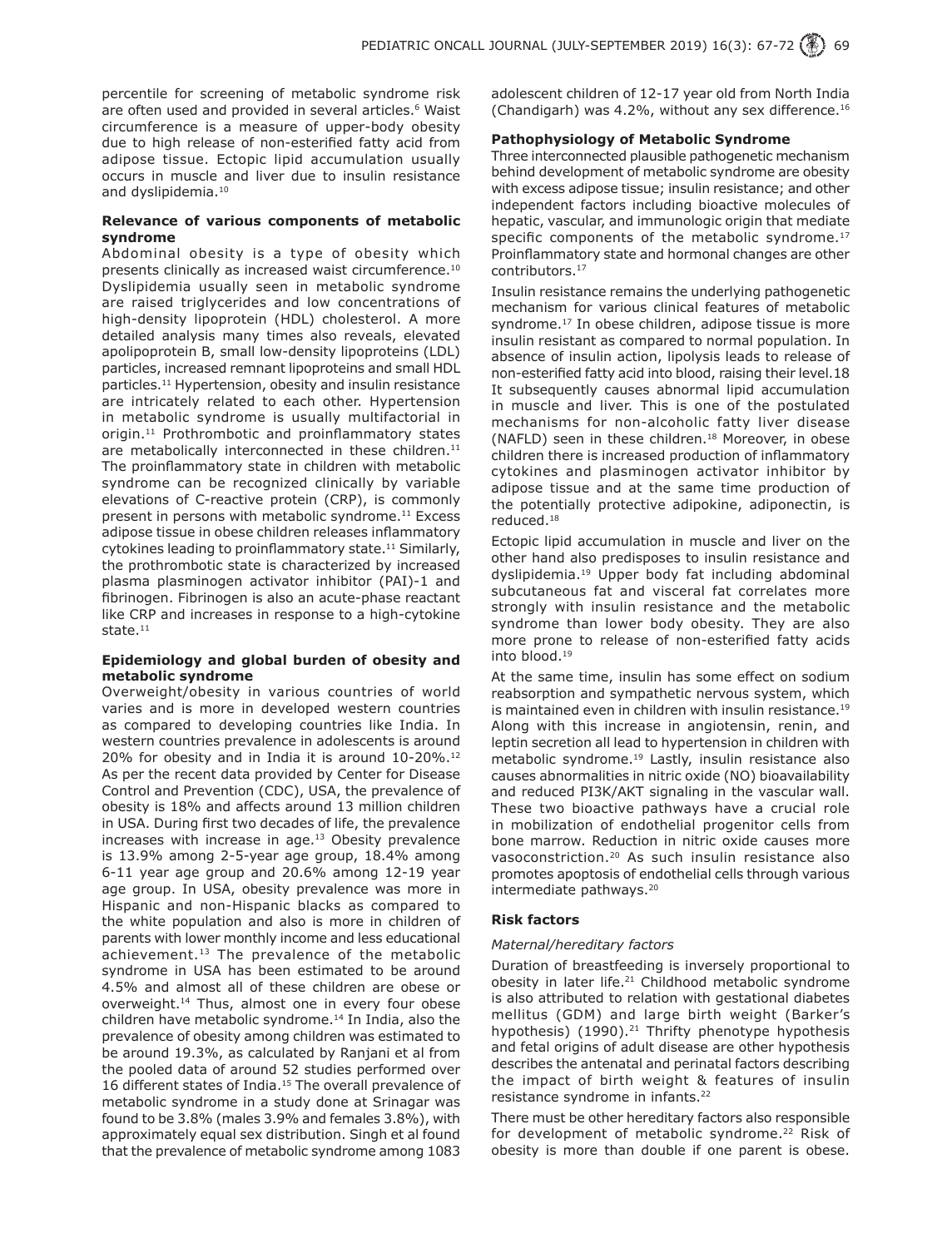Children with at least one parent with the metabolic syndrome had significantly more obesity and insulin resistance than control.<sup>23</sup>

### *Lifestyle factors*

Lifestyle factors like lack of physical activity, fatty food consumption, preference for simple carbohydrates and fewer vegetables are more important factors than hereditary factors probably for development of metabolic syndrome in adolescents.<sup>24</sup> Eating junk food incessantly and increased screen time in front of television and computers are the emerging risk factors for metabolic syndrome in twenty first century.24 Especially the children of parents with higher socioeconomic status are more reluctant to physical activity and preferring indoor games and unhealthy food habits.<sup>25</sup> Tobacco smoking which remains an important risk factor for metabolic syndrome in adults, although less prevalent in children, still its incidence is increasing in recent days in adolescents of India and other countries.25

## **Screening**

Screening criteria for various components of metabolic syndrome has been given in table 2 both according to Indian Academy of Pediatrics (IAP) guidelines and World Health Organization (WHO) guidelines. 8,9 Recommendations for laboratory workup are described in table 4.26

**Table 4.** Recommendations for screening various laboratory parameters for metabolic syndrome $^{26}$ 

| BMI                                                                                                                               | Age 2-8<br>years       | Age 9-18<br>years                                     |
|-----------------------------------------------------------------------------------------------------------------------------------|------------------------|-------------------------------------------------------|
| >85 <sup>th</sup> -94 <sup>th</sup> centile<br>with <b>no risk</b><br>factors<br>(adult equivalent<br>BMI 23-28)                  | No lab<br>testing      | Fasting lipid<br>profile                              |
| >85 <sup>th</sup> -94 <sup>th</sup> centile<br>with risk factors<br>(elevated BP,<br>dyslipidemia,<br>family history,<br>smoking) | Fasting lipid<br>panel | Fasting lipid<br>panel<br>Fasting glucose<br>AST, ALT |
| >95 <sup>th</sup> centile<br>(adult equivalent<br>more than 28)                                                                   | Fasting lipid<br>panel | Fasting lipid<br>panel<br>Fasting glucose<br>AST, ALT |

**Note:** BMI – Body mass index, BP – Blood pressure, AST – aspartate aminotransferase, ALT – alanine aminotransferase

#### **Co-morbid conditions**

In adults, metabolic syndrome is considered one of the most important risk factors for coronary vascular disease and type two diabetes mellitus (T2DM).<sup>27</sup> Although children are at less risk of developing cardiac complications, insulin resistance is almost universally seen in these children and in later life many of them develop cardiac complications also.<sup>27</sup> These children are also more susceptible to other diseases like polycystic ovary syndrome, cholesterol gallstones, NAFLD, asthma, sleep disturbances, and some malignancies.<sup>27</sup>

Polycystic ovarian syndrome with irregular menstrual cycle and later on infertility is quite common in these children. Obstructive sleep apnea often accompanies obese children, especially those with BMI >30 kg/sqm.28 Severe obstructive sleep apnea and hypoventilation during sleep may lead to cor-pulmonale and rightside heart failure.<sup>28</sup> In NAFLD, steatosis (excessive fat accumulation in the form of triglycerides) is found in >5% hepatocytes. It is the one of the leading causes of chronic liver disease in children.<sup>28</sup> Ultrasound abdomen and liver function testing are recommended in these children.28

## **Prevention**

Exclusive breast feeding for 6 months, cow's milk (12 months-2 years), low fat milk for overweight, minimizing frequent mid-meal snacks are part of healthy lifestyle and should be adapted for prevention of metabolic syndrome.<sup>29</sup> Never skipping breakfast, taking mainly home cooked food and adequate fruits and vegetable servings are also important.<sup>29</sup> Family based, multi component lifestyle weight management services for obese children, TV screen time to <2 hours/day, healthy school environment, health and nutrition literacy, reduction in intake of junk food and sweetened beverages, at least 60 min of daily moderate exercise and annual diet, activity and sedentary behavior assessment are other measures to prevent the development of metabolic syndrome.<sup>29</sup>

## **Treatment**

Goal of treatment in metabolic syndrome is to reduce obesity, reduce BMI and waist-hip ratio, manage the metabolic complications and insulin resistance and also management of hypertension if present.<sup>30</sup> For attaining these goals, dietary modification and physical activity are essential.<sup>30</sup> Pharmacological measures include oral hypoglycaemic agents like metformin, antihypertensive agents, HMG CoA reductase inhibitors like atorvastatin for dyslipidemia and injectable insulin if required.<sup>30</sup> Anti-obesity drugs like orlistat and fenfluramine are only rarely used.<sup>31</sup> Similarly, bariatric surgery is also normally kept preserved for refractory cases of morbid obesity, with BMI>35-40, with a number of other associated complications like obstructive sleep apnea and cardiovascular compromise.<sup>31</sup>

#### *Metformin and other oral hypoglycaemic drugs*

In cases with documented hyperinsulinemia and insulin resistance, even if the glucose intolerance has not reached diabetic level, metformin may be tried to improve insulin sensitivity, reduce obesity, acanthosis nigricans and symptoms of polycystic ovarian syndrome if present.<sup>31</sup> In cases with T2DM in adults, almost universally metformin is used, often in combination with various sulfonylurea drugs. Lactic acidosis is one of the important adverse effects of metformin.<sup>31</sup> Glimepiride, glibenclamide and gliclazide are other oral hypoglycaemic agents sometimes used in adolescents with T2DM.<sup>31</sup> However, prevalence of type 1 diabetes mellitus (T1DM) is many times higher in children as compared to T2DM, for which insulin injection is the main treatment option utilized to achieve glycemic control.31

#### *HMG CoA reductase inhibitors*

In children often these drugs like atorvastatin and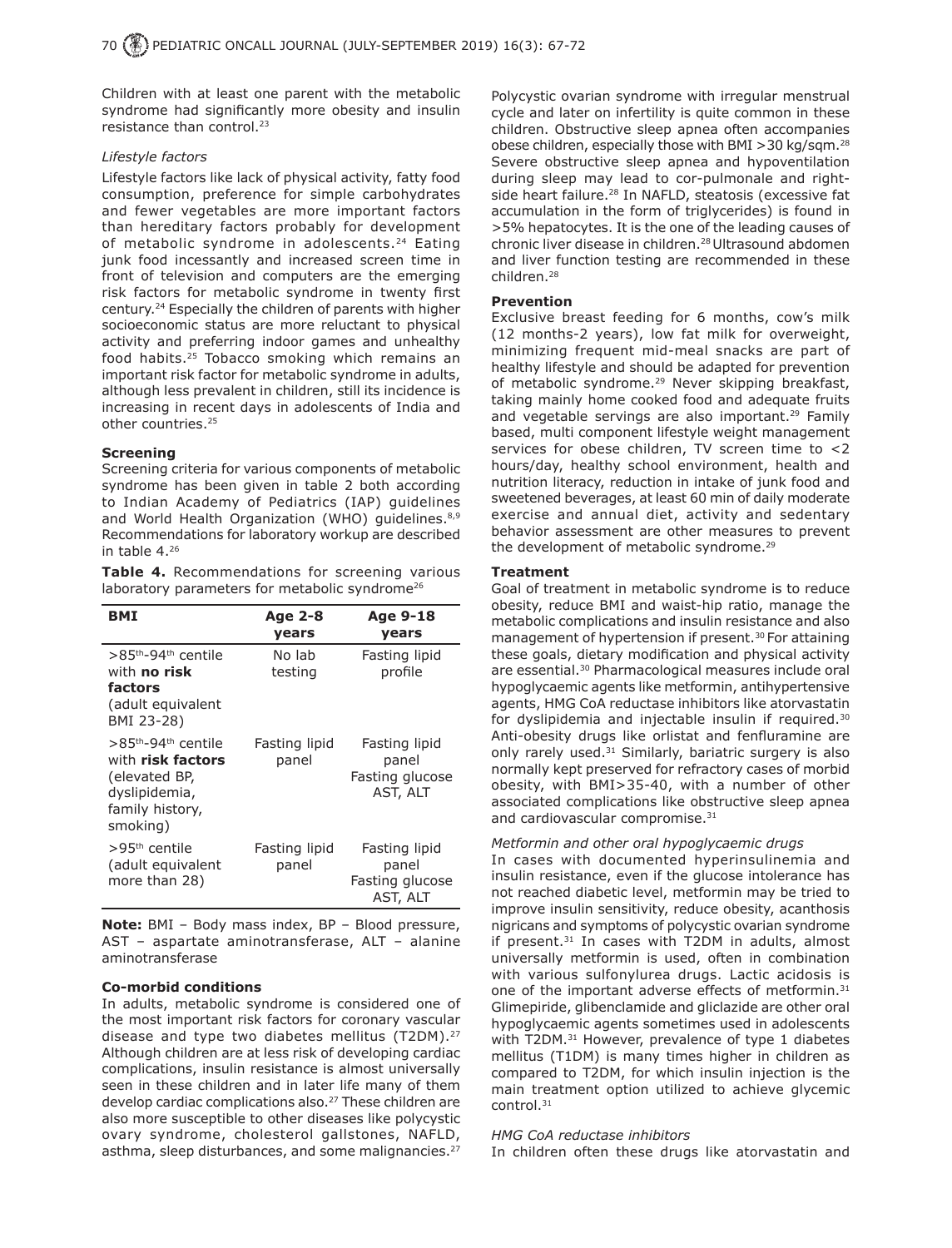rosuvastatin are used when serum levels of total cholesterol and LDL cholesterol are more than 95<sup>th</sup> percentile for age and sex.<sup>32</sup> Its usefulness to improve level of HDL in blood is often proposed, especially if serum level of HDL is less than 5<sup>th</sup> centile for age and sex. Upper cut offs between 170-200 mg/dl for total cholesterol and 110-130 mg/dl for LDL cholesterol are often used in children.32

## *General principles of dietary modification*

Individualized diet plan, well balanced healthy meals, instituting small, gradual and permanent changes, involving the family, starting early intervention, avoiding "accelerated crossing" of centiles, avoiding force feeding are all essential steps of dietary modification.33 Dietary management also consists of timely, regular meals, and avoiding constant "grazing" during the day, increased protein intake, increased fibre intake (8-10 g/day), reducing cholesterol intake to <200 mg/day, reducing saturated fatty acid to <7%, decreased consumption of high-fructose corn syrup, decreased consumption of high-fat, high-sodium, or processed foods. (HFSS).<sup>33</sup>

#### *Goals of dietary therapy*

The initial goal is reduction of body weight by 10% from baseline. Weight loss should be about 1 to 2 pounds per week for a period of 6 months.33 A diet that is individually planned to help create a deficit of 500 to 1,000 kcal/day should be an integral part of any program aimed at achieving a weight loss of 1 to 2 pounds per week.<sup>33</sup>

#### *Physical activity*

Currently adolescent children are more sedentary than ever with the widespread availability of mobiles, computer and video games.<sup>34</sup> A recent clinical study found about 61.5% of children did not participate in organized physical activity outside school hours, on any days of the week. Particular community of children who are at risk of having low physical activity include preadolescent and adolescent girls, those residing in apartments or public housing, children living in neighbourhoods, where outdoor physical activity is restricted by climate or inappropriate, excessive safety concerns by parents, restricting participation in outdoor games.34

Physical activity is a universal requirement for comprehensive weight loss therapy and weight control program.34 It reduces abdominal fat, increases cardiorespiratory reserve, and helps in long term sustenance of weight loss.<sup>34</sup> Physical activity improves insulin resistance, as well as hepatomegaly and derangement of liver transaminases in children with NAFLD.34 Resistance exercise like weightlifting after aerobic exercise is helpful in reducing hypertension. Also, regular physical activity is beneficial psychologically in these children, as it helps in increasing self-esteem and self-concept and reducing anxiety and depression.<sup>34</sup>

For controlling obesity, aerobic exercise is more optimal as compared to resistance exercise. Moderate to vigorous exercise for at least 60 minutes daily is the minimum recommended duration.<sup>34</sup> Ideally it should comprise of at least 30 minutes aerobic exercise and 15 minutes muscle strengthening resistive exercise,

apart from 15 minutes of daily work-related exercise. Instalments of high intensity short duration instalments of exercises are more favoured than long duration low intensity exercise.<sup>34</sup>

#### *Behaviour therapy*

Behaviour therapy is a useful adjunct when incorporated into treatment for weight loss and weight maintenance.<sup>35</sup> Target for behavioral therapy in obese individuals is maladapted eating and exercise patterns.<sup>36</sup> These maladaptive behaviors can be modified with specific behavioral interventions based on principles of classical and operant conditionings. Behavioral therapy is used to train obese individuals to learn new behaviors that either reduce calorie intake or increase physical activity.<sup>37</sup> Common components of behavioral therapy for these children include self-monitoring, stimulus control, slower eating, clear goal setting, cognitive restructuring, adopting positive outlooks, assertiveness training including learning to say no and stress reduction.38

#### *Pre-requisites for bariatric surgery*

Bariatric surgery are only rarely preferred especially for pathological obesity and the prerequisites are child with BMI>40 or >35 with significant comorbidities, child has attained Tanner 4/5 pubertal development and bone age of >13 years (girls) and 15 years (boys), failure of all other modalities of treatment, strong family support and strong will to adhere to treatment both before and after surgery.<sup>39</sup>

#### **Conclusion**

Metabolic syndrome is an escalating problem in children of developed countries, now getting increasing recognition worldwide as a health problem. It is usually underdiagnosed, and diagnosis missed in early stages. Early recognition and prompt treatment are crucial for optimum outcome. Dietary therapy and increasing physical activity are cornerstones of management.

#### **Compliance with Ethical Standards**

#### **Funding:** None

**Conflict of Interest:** None

#### **References :**

- 1. Kaur J. A comprehensive review on metabolic syndrome. Cardiol Res Pract. 2014; 2014: 943162.
- 2. Cowey S, Hardy RW. The metabolic syndrome: A high-risk state for cancer? Am J Pathol. 2006; 169:1505-1522.
- 3. Cook S, Weitzman M, Auinger P, Nguyen M, Dietz WH. Prevalence of a metabolic syndrome phenotype in adolescents: findings from the third National Health and Nutrition Examination Survey, 1988-1994. Arch Pediatr Adolesc Med. 2003;157: 821-827
- 4. de Ferranti SD, Gauvreau K, Ludwig DS, Neufeld EJ, Newburger JW, Rifai N. Prevalence of the metabolic syndrome in American adolescents: findings from the third National Health and Nutrition Examination Survey. Circulation. 2004; 110:2494-2497
- 5. Weiss R, Dziura J, Burgert TS, Tamborlane WV, Taksali SE, Yeckel CW, et al. Obesity and the metabolic syndrome in children and adolescents. N Engl J Med. 2004; 350:2362- 74